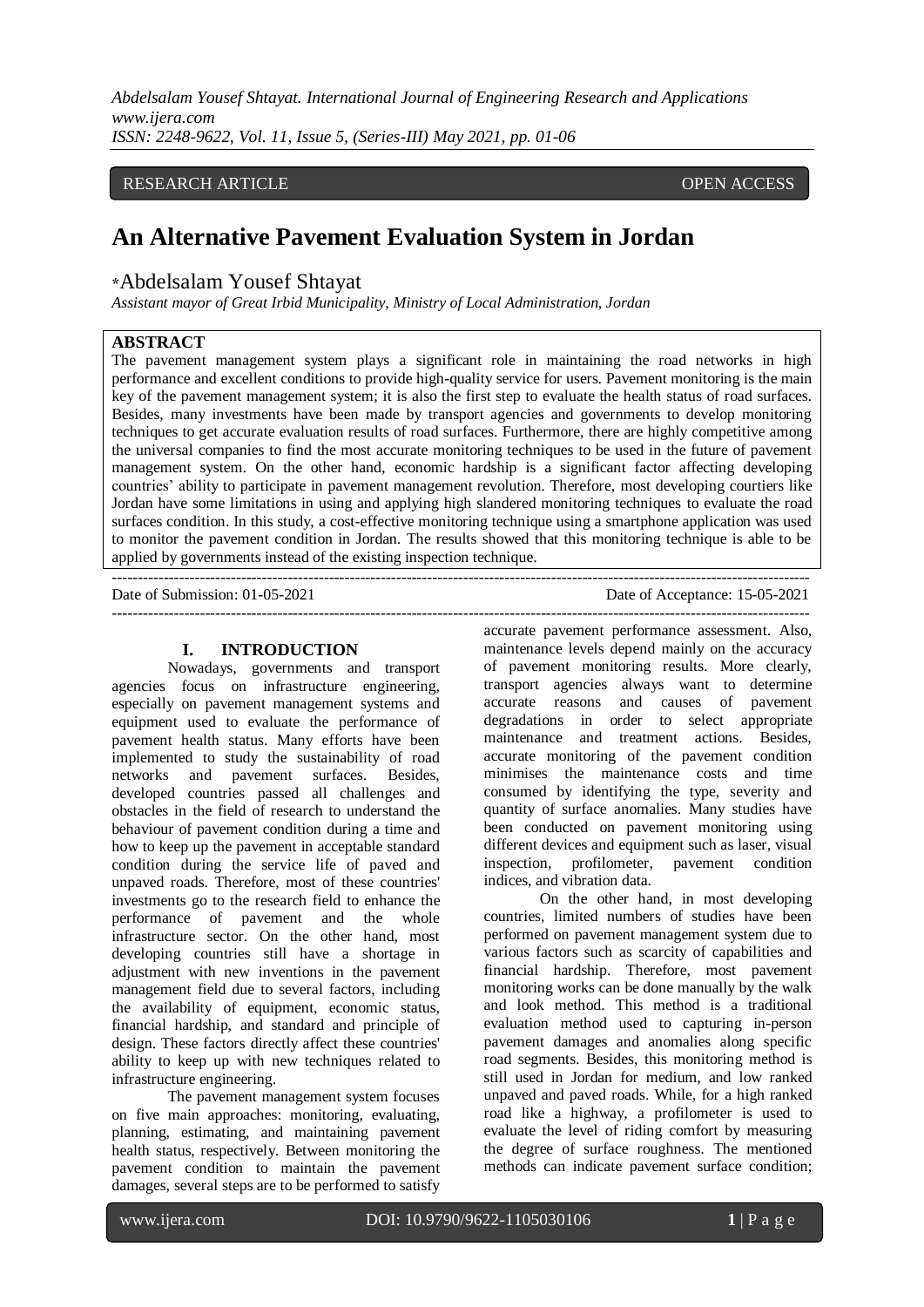however, the real health status and severity of distress still need to be evaluated accurately.

Therefore, the need for a simple, accurate, and cost-effective monitor technique becomes necessary to be used by governments in developing countries to save time and money. The main objectives of this study are to present a new monitoring technique using available and cheap equipment to monitor and evaluate road pavement condition in different local roads in Jordan. Besides, this study focuses on using a smartphone application to measure vibration during vehicle movement. These vibrations represent the level of comfort for roadway users and the quality and quantity of surface damages [1].

The upcoming section focuses on the literature review around the road pavement vibrations and general monitoring techniques. Then, the data, methodology, and location of this study will be explained. It is followed by explaining the results of data analysis. Finally, the section describes the discussion and conclusion of the results.

#### **II. LITERATURE REVIEW**

Monitoring the pavement condition is a key to comfort riding, less maintenance cost, and highquality road networks. Also, it is the first step of the pavement management system. The pavement management system considers monitoring the pavement condition is a significant process to use appropriate maintenance and treatment process on pavement surfaces. Therefore, due to the importance of the monitoring process, many researchers focused on using different monitoring methods to get the most accurate pavement condition results. Besides, many studies have been conducted to evaluate the performance of paved roads and identify the type and severity of road surface defects.

In developed countries, different monitoring devices are used to assess pavement condition. Selecting an appropriate monitoring device depends mainly on the type of monitoring, including dynamic and static monitoring techniques [2]. Accelerometer sensor [3][4], smartphone [5], laser [6][7], profilometer [8], and image acquisition system [9][10] are used in dynamic monitoring system due to the need for movement with equipped vehicles on road segments. While, in the static monitoring system, penetrated device such as ground-penetrating radar GPR [11][12], penetrated geophone sensors and strain gage [13] are used to measure the deflection and condition of pavement at a specific point on a road surface.

Chang et al. [14] used a 3D laser scanning technology to determine various types of pavement distresses such as potholes, patches, and cracks.

Their laser technology scanned a road segment, then an auto feature extraction process was applied by using a grid approach system to identify specific distress features. Besides, laser technology provided high accurate monitoring of the pavement condition. This technique can be used in all pavement types. including flexible pavement, rigid pavement, and combined pavement. Barbarella et al. [15] used a terrestrial laser scanner to monitor the health status of rigid airport pavement. This technique used rectangular strips to be evaluated separately using the laser technique. Also, for each strip, this methodology used to detect faulting and computation on the rigid joint pavement. Another monitoring technique depends mainly on image acquisition and processing system to detect the type, severity and quantity of pavement anomalies. A video camera system is also used as a monitoring device it can be mounted on an equipped vehicle to record the pavement condition during vehicle movement [2]. Mahler et al. [16] applied an image processing technique to evaluate pavement degradation due to cracking. They used an acquisition system named Automatic Crack Monitor (ACM) to determine the direction and dimension of individual cracks.

Pavement vibration is the new technique used to evaluate the pavement condition depending on the vibration of vehicle chassis during movement. Moreover, high vibrations during movements on pavement surface lead to less comfortable riding. Therefore, high severities and quantities of pavement distress cause high vibrations and inconvenience riding. Hence, researchers focused on using pavement vibrations as an indicator of pavement health status [5]. Pavement vibration data can be conducted using accelerometer seniors or mobile phone application. The accuracy of vibration data depends mainly on some factors such as speed, traffic condition, environmental condition, and vehicle type. Chen et al. [3] used an accelerometer sensor, private vehicle, and GPS sensors to monitor and evaluate the pavement condition. A comparison was also made between the data conducted and international roughness index IRI data.

Another study by Chih-Wei et al. [17] focused on evaluating the pavement condition using a smartphone probe car. This system was used to monitor only two high severity pavement distresses, including potholes and bumps. Amir et al. [1] used a smartphone application named Sensor Log to measure pavement vibration data for local roads in Melbourne. They found that the smartphone application provided high-quality monitoring results and clear information of the real pavement performance. They also recommended that transport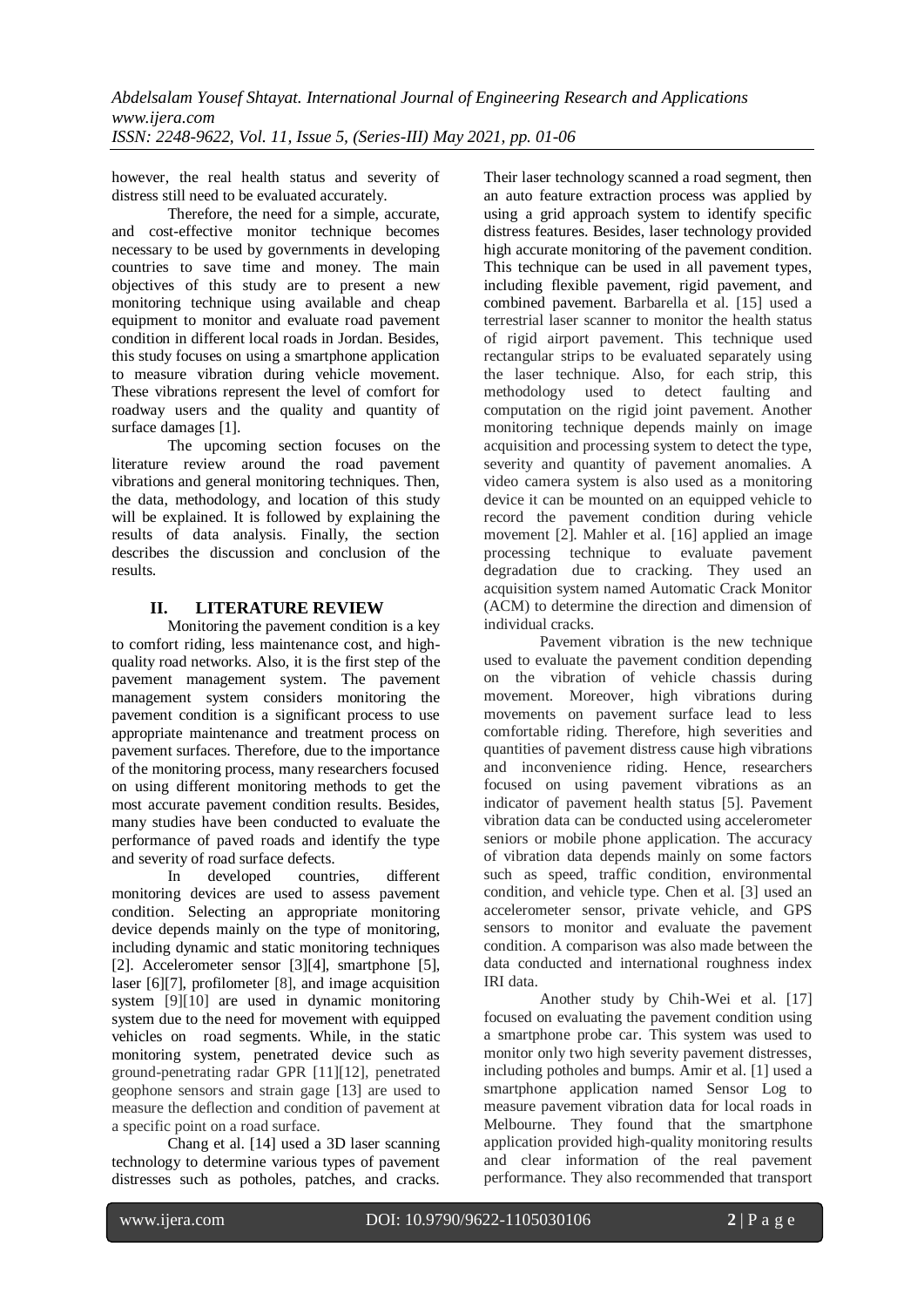agencies can use vibration data to decide on appropriate maintenance actions. Also, how to keep the pavement in excellent condition during service life [18]. This study focused on using a smartphone application and passenger car to evaluate the pavement condition in a rural road in Jordan. It also focused on presenting the efficiency of this monitoring technique in road pavement projects instead of the transitional walk and look technique used in Jordan that depends on an approximate evaluation of the pavement condition.

The traditional inspection technique "walk and look" is also used for a long time, and it is still a good method to collect pavement condition information, it is common in most developing countries. Furthermore, visual inspection data provides an approximate idea of pavement health status. Pavement condition indices are used to evaluate the performance of pavement surfaces. These indices, including pavement condition index PCI, international roughness index IRI, and present serviceability index PSI, depend mainly on visual inspection and inspectors' experience. The advantages of using the pavement condition indices are cost-effective, simple, and can be done in different road classifications [4].

There are significant factors that need to be considered during the pavement monitoring process. These factors affect the accuracy of monitoring results, including traffic volume, traffic loads, weather condition, quality of pavement materials, travel speed, age of pavement, and the accuracy of monitoring equipment [1][2]. In dynamic pavement monitoring, the type of test vehicle is an important factor to get accurate monitoring results. According to Nizar et al. [18], travel speed, road classification, and traffic load are the most effective factors in a pavement evaluation system. Most of the past studies have focused on using expensive and complex equipment to monitor high ranked roads such as arterial, highway, freeway roads. On the other hand, limited numbers of studies have focused on local or unpaved roads to be monitored. This research focused on monitoring the pavement condition of local roads in Jordan. Also, available, cheap, and simple monitoring equipment, including a smartphone application and a passenger vehicle. was used to monitor the pavement health states. Besides, the most benefit of using this method is to measure the possibility if adopting the smartphone application and vibration results in monitoring the pavement. The accuracy of vibration data can be taken into consideration by Ministry of Local Administration and Ministry of Public Works and Housing to be applied in pavement maintenance projects in Jordan.

The pavement management system in most developing counties is still not activated as it should be. There are no routine inspection or frequents monitoring the pavement condition or even gravel road condition. The governments depend mainly on citizens' complaints to start any monitoring and maintenance project. Therefore, there are no clear procedures to be followed to keep the pavement in excellent health status. Besides, visual inspection is still the main way to estimate the severity of damage and appropriate treatments. Hence, the need for a simple and accurate monitoring system becomes necessary to help governments start doing frequent monitoring of the pavement condition using my cost-effective method to save time and effort [19].

### **III. METHODOLOGY**

Monitoring the pavement condition is a significant process that guarantees pavement sustainability and its ability to provide a service for roadway users. In this study, all information about the case study area and methodology of data collection are covered in this section. Jordan is one of the countries that care about infrastructure and how it can be sustainable. Therefore, many Jordanian researchers offer their expertise to develop the infrastructure system in Jordan and improve road pavement networks' performance. Many studies based on smart technologies have been put forward to assess the state of road pavement [20].

However, the scarcity of capabilities and financial hardship have prevented them from being implemented on the ground. Thus, the use of traditional evaluation methods is still the solution to monitor the pavement.

In Jordan, the main responsible for maintaining roads and pavements are local municipalities and public works and housing. Therefore, pavement monitoring and maintenance projects can be performed according to specific bidding systems that construction companies use to perform bids. While, in some minor road maintenance projects like patching, municipalities usually perform these types of works using cold mix asphalt.

Figure 1 shows the site location of the study at Aqraba-Hartha Street, Irbid, Jordan. This street is located in Bani-Kinana suburb which is located in far North of Irbid city. This local street is two-way with two lane. The speed limit for the vehicles is 60 Km/hr. The traffic volume is the selected site location is considered to be light. Besides, the condition of pavement in the selected street indicates that there are some types of pavement distresses such as patching, rutting, cracking, and potholes see Figure 2.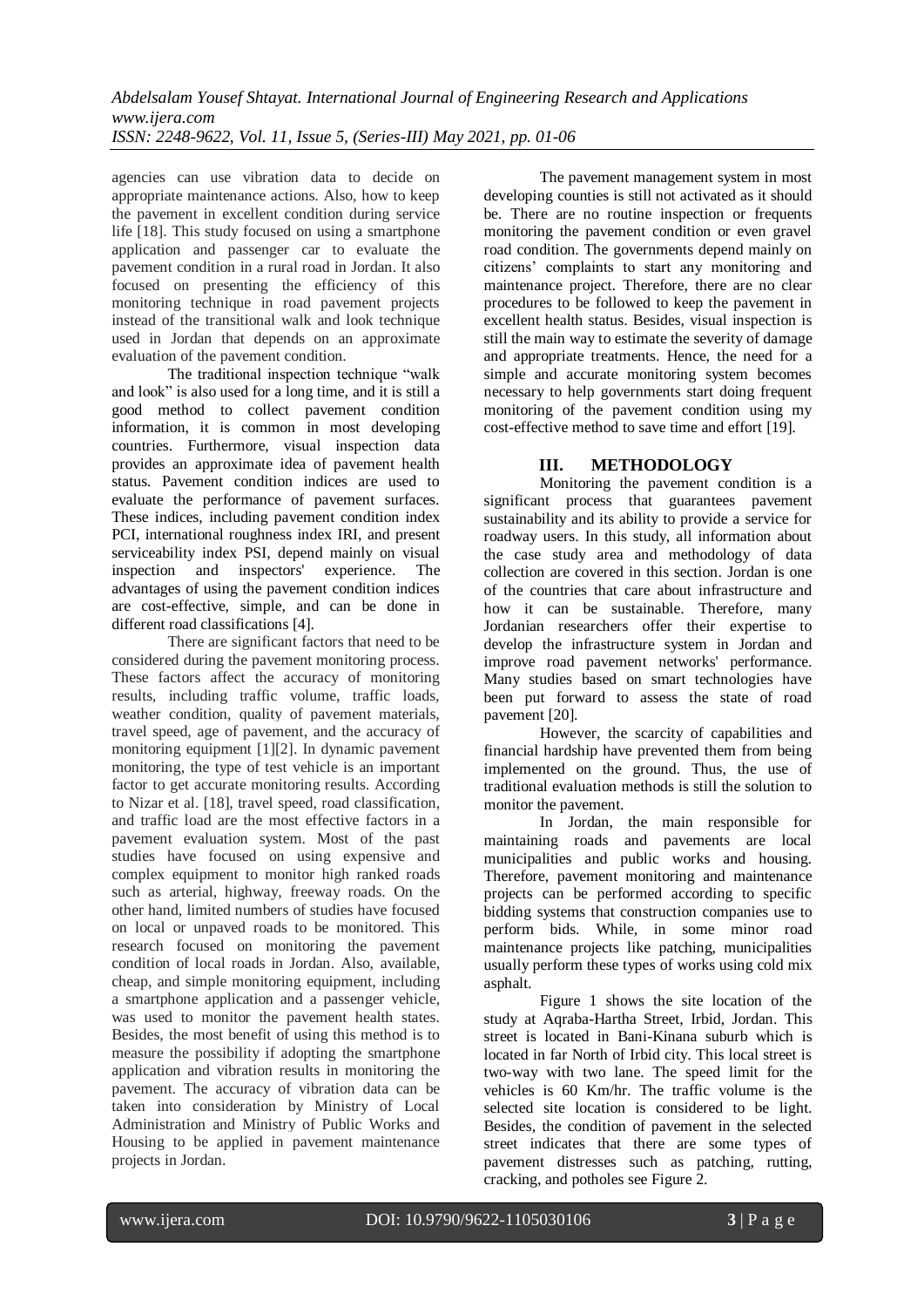

**Fig. 1** The site location.



**Fig. 2 Sample of pavement distresses on the selected road surface**

Figure 3 below also shows the set-up of the monitoring devices, including the smartphone, on a passenger car. The smartphone is used to monitor the pavement condition according to acceleration data representing the vertical vibration during vehicle movement. The mobile phone type iPhone 8 was mounted on the floorboard to measure the vibration of vehicle chasses. A passenger car type Toyota highlander 2010 was also used as a test vehicle to move on pavement surface with a minimum speed of 10 km/hr. This vehicle is hybrid, so at this 10 km/hr speed, there is no engine noise or any other body noises due to the electricity mode of moving. Thus, the speed provides a pure pavement vibration to be recorded by the smartphone application. Moreover, Figure 2 shows samples of pavement distresses along the road segment.



**Fig. 3 The sit-up of the smartphone**

#### **IV. RESULTS**

Acceleration data is an indication of the comfort riding and safety of users during their movements. The high vibration values mean discomfort riding and more risk riding. Figure 3 below shows the acceleration data along the road length measured by a smartphone application. The smartphone was used to record the vibration during vehicle movement and then locate the spots with high vibrations. The following figure shows the vehicle body vibration along the selected road segment.



**Fig. 4 Pavement vibration data along the Hartha-Aqraba road segment.**

In this study, 170 meters of the selected road was monitored and evaluated using a mobile phone application mounted on the floorboard of a passenger car; the test speed was 10 km/hr to detect the vibration carefully without any rush or noise from other ongoing traffic. These low speed can easily let the driver drive over the distresses to identify the start and end point of each distress and identify the length of distresses.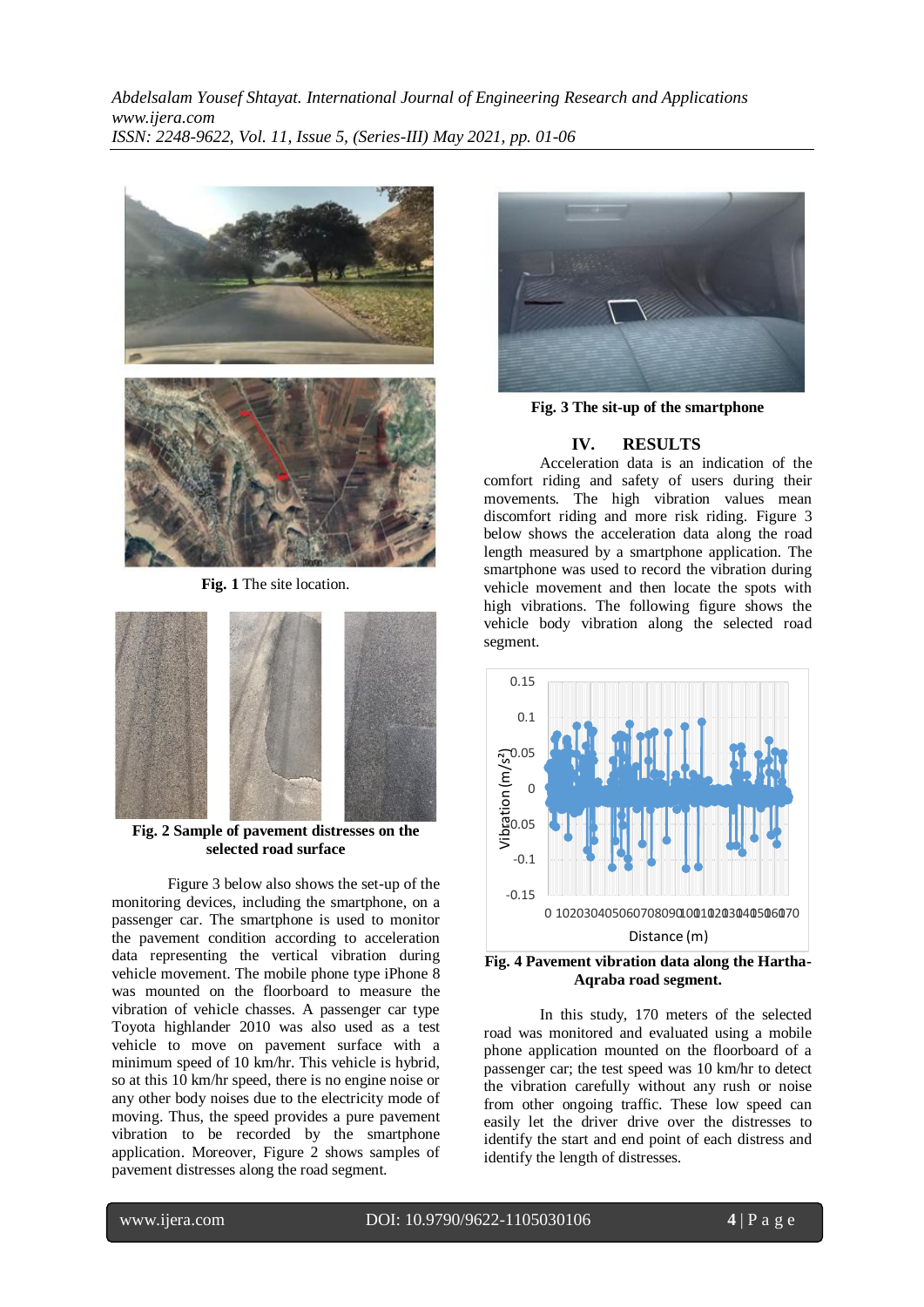*Abdelsalam Yousef Shtayat. International Journal of Engineering Research and Applications www.ijera.com ISSN: 2248-9622, Vol. 11, Issue 5, (Series-III) May 2021, pp. 01-06*

According to Figure 4, there are significant fluctuations in vertical acceleration data at specific locations along the road segment. These fluctuations in acceleration data represent the type and severity of the surface distresses. More clearly, high spikes values indicate high severity of pavement anomalies and also less comfort riding. According to the visual inspection, the location, type and severity of these pavement distresses matched with locations and values of vertical acceleration spikes. Besides, the high spike values indicated that there was alligator cracking, rutting and potholes with an absolute vibration range of more than  $(0.055 \text{ m/s}^2)$ . In comparison, medium  $(0.03 \text{ m/s}^2)$  and low severity range less than  $(0.02 \text{ m/s}^2)$  of vibration values indicated that there were low to medium severities of distresses such as edge cracking, longitudinal cracking and ravelling. According to Figure 4, the maximum acceleration value was  $(0.09415 \text{ m/s}^2)$ , and the minimum acceleration value was (-0.1122  $m/s<sup>2</sup>$ ).

As mentioned previously, a visual inspection was performed to inspect and monitor the pavement condition. This inspection aimed to identify each pavement distress's type and severity to find appropriate maintenance. The pavement condition rating form evaluates the pavement in terms of type and severity of pavement damages. Although this monitoring technique provided an accurate evaluation of the pavement condition, monitoring long streets or road networks may take too much time to be done. In addition, visual inspection needs experts to implement the monitoring and deciding appropriate treatments. Moreover, it is pretty hard for municipalities in Jordan to providing staffing and experts to evaluate roads periodically (monthly, quarterly, and annually).

Therefore, in this study, monitoring the pavement condition using a smartphone application provided a clear indication of pavement health status with very short time and accurate data. Also, according to the pavement vibration data, engineers and technician people can identify the exact severity of pavement distresses to apply appropriate maintenance. The total time needed to complete monitoring the pavement condition of the selected road segment was about 60 seconds, taking into account the selected text speed at 10km/hr. While for the same 170 meters of the road segments, walking speed about 1.4 m/s and without counting the time taken to stop at each distress, the time needed to complete inspection was about 121 seconds.

That mean using smart techniques can help governments to save time and money and get highly accurate results. However, some factors affect the accuracy of using both techniques. Traffic condition, weather condition, vehicle type, and speed are the main factors that affect data accuracy. While in visual inspection, weather condition, traffic condition, and experience of the inspector are also factors that affect pavement evaluation outcomes.

#### **V. CONCLUSION AND RECOMMENDATIONS**

Pavement vibration data has become one of the most accurate monitoring techniques. Many studies have been conducted using the vertical acceleration data as an indication of pavement condition. Different types of sensors used to measure vibration data during vehicle movement. However, in developing countries, pavement monitoring techniques still away from any advanced or intelligent technologies. Ministry of local administration and Ministry of public works and housing are responsible for managing and maintaining road pavements. Monitoring and evaluation techniques are still basic and depend primarily on the experience of the responsible engineer in evaluating the condition of the pavement and proposing appropriate solutions to treat diseases. In addition, there are no periodic tracking, and real monitoring systems for the pavement condition as citizens' complaints about some distress spots primarily rely on ministries' works to be treated.

Hence, this study tried to provide a significant solution for ministries to focus on pavement management system and maintain the pavement condition in very good condition during service life. The pavement vibration monitoring technique can help governments save time and money by using very simple, accurate, available, and cheap monitoring techniques to evaluate the pavement condition performance. According to the results, the vibration data provided enough information on the type severity and quantity of pavement distresses. Hence, this information can help engineers decide the capable and appropriate maintenance action quickly. As well, this technique can be performed frequently to keep the pavement free of damages. This study recommended using another smartphone with a camera to record a video during vehicle movement. From video recordings, engineers can match the vibration data and video to determine each pavement degradation's exact location and type. This video can also enhance the monitoring results and get more accurate evaluation data. Furthermore, other vehicle modes like motorcycle or bicycle can be used to evaluate the condition of roadway shoulders or sidewalk and provide significant data of the condition of the road elements.